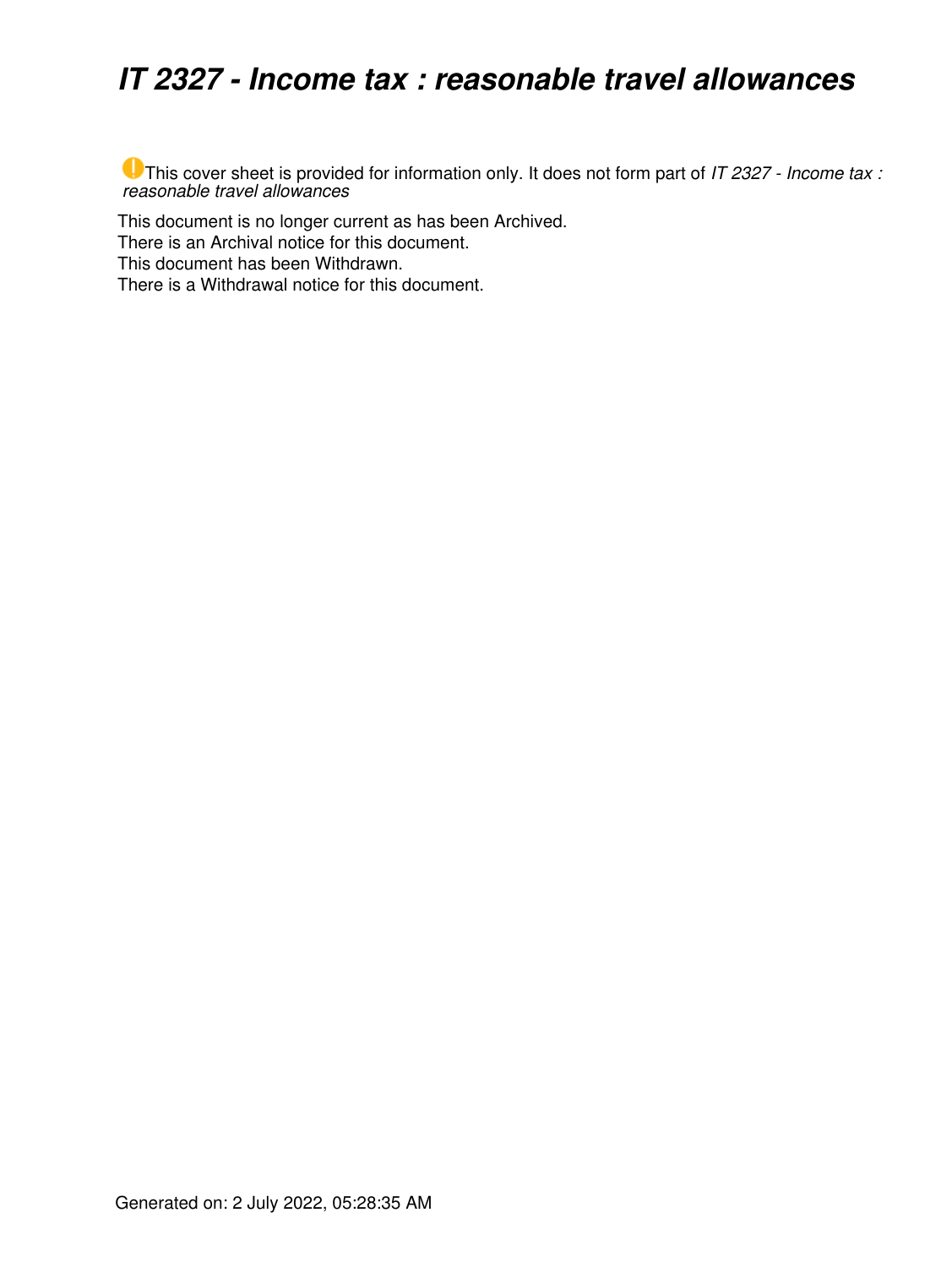## TAXATION RULING NO. IT 2327

INCOME TAX : REASONABLE TRAVEL ALLOWANCES

F.O.I. EMBARGO: May be released

| REF | H.O. REF: L85/103-5 |                                     | DATE OF EFFECT: Immediate |  |  |
|-----|---------------------|-------------------------------------|---------------------------|--|--|
|     | B.O. REF:           | DATE ORIG. MEMO ISSUED:             |                           |  |  |
|     | F.O.I. INDEX DETAIL |                                     |                           |  |  |
|     | REFERENCE NO:       | SUBJECT REFS:                       | LEGISLAT. REFS:           |  |  |
|     | I 1209526           | TRAVEL ALLOWANCES<br>SUBSTANTIATION | 82KU<br>82KZ<br>82KZA     |  |  |

PREAMBLE Under sections 82KZ and 82KZA of the Income Tax Assessment Act 1936 an income tax deduction is not allowable after 30 June 1986 in respect of employment-related expenses unless documentary evidence of the expense has been obtained and is retained by the taxpayer. Broadly, documentary evidence of an expense is a receipt, invoice or similar document that sets out particulars (as specified in section 82KU) sufficient to prove the amount of the deduction claimed and the nature of the expense. If the expenses are overseas or extended domestic travel expenses, a further condition of deduction is that a diary or similar document be kept of the business activities that took place during the course of the travel. This latter requirement is embodied in sub-sections 82KZ(2) and (3).

> 2. The substantiation requirements relating to travel expenses - i.e. the need to obtain and keep receipts and make entries in a travel diary - do not apply where the taxpayer is an employee whose employer has paid a reasonable travel allowance to cover costs of accommodation, food and drink, and incidentals associated with travel by the employee within Australia. This is where the Commissioner of Taxation considers the allowance to be reasonable having regard to the amounts of expenditure of those kinds that the taxpayer could reasonably be expected to incur. In those circumstances, provided the taxpayer's claim for deduction does not exceed the amount of the allowance, sections 82KZ and KZA will not apply (sub-section 82KZ(4)).

RULING 3. As a general principle, a travel allowance will be treated as reasonable where the rate of allowance has been set by reference to actual costs of accommodation and meals in a range of establishments in capital cities, metropolitan areas and country districts, as relevant to the case, in order to arrive at an average daily rate that would fairly compensate an employee for the cost of food, accommodation and incidentals having regard to the status and salary level of that employee. In this context, fair compensation would be an amount - based on average charges in the surveyed establishments - that would enable the employee to avoid being out of pocket but make it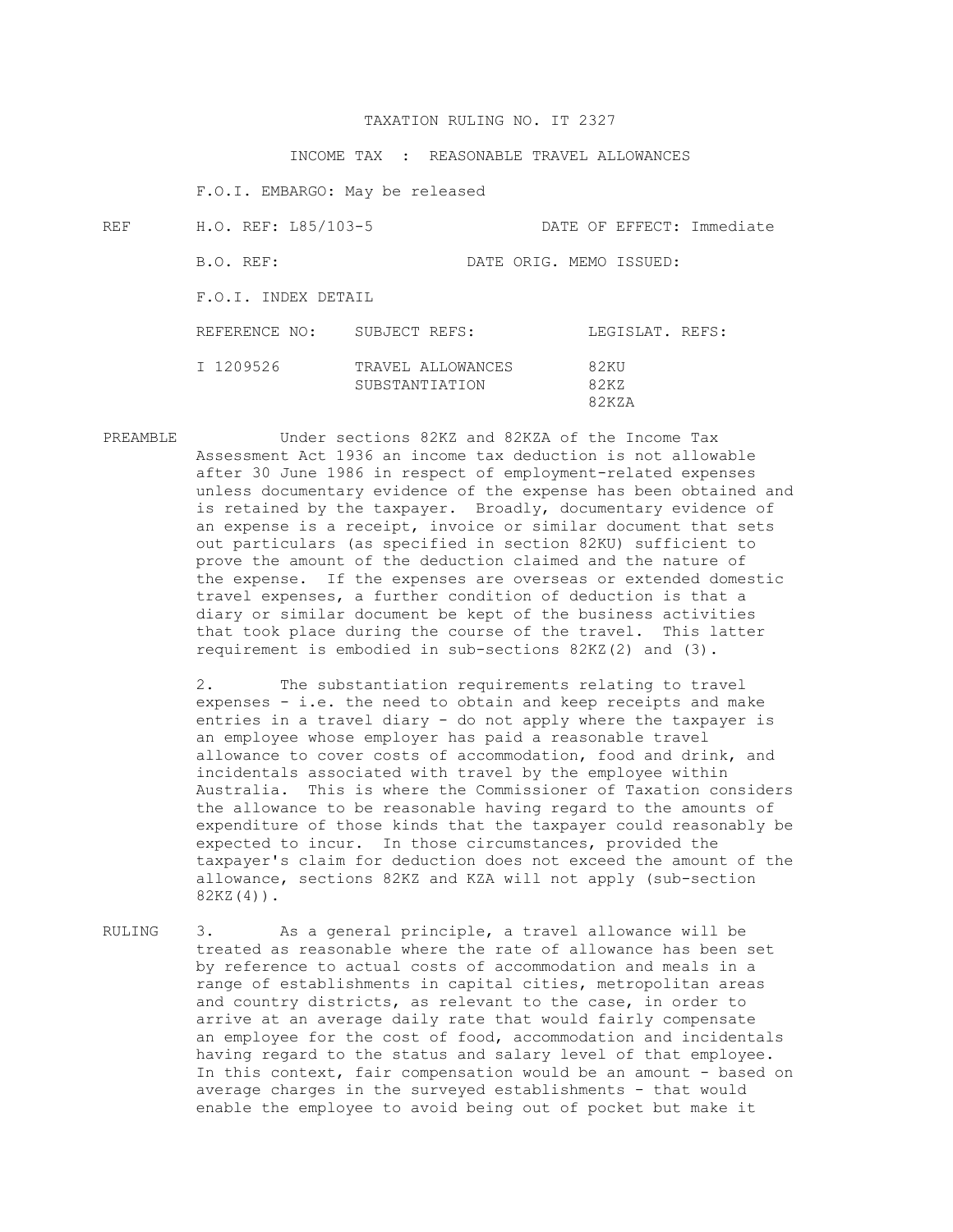unlikely that the allowance would, to any appreciable extent, not be expended on the costs for which it was paid.

 4. Against that background, where a travel allowance paid by an employer does not exceed rates of travel allowances set for members of the Australian Public Service (APS), the travel allowance would be treated as reasonable. In concluding that such allowances are at acceptable levels, recognition is given to the fact that APS travel allowances are based on an analysis of data obtained from annual surveys of accommodation and meal costs in capital cities and other regional centres. Resultant allowances reflect average costs of each item in each centre, excluding costs of sub-standard establishments, on the one hand, and costs in specific high cost (usually remote) areas, on the other.

5. Current APS travel allowance rates are as follows:

|                                                | Annual salary range<br>\$48867-\$72695 |                        | Annual salary below<br>\$48867 |                        |
|------------------------------------------------|----------------------------------------|------------------------|--------------------------------|------------------------|
| Component                                      | Capital<br>City                        | Other                  | Capital<br>City                | Other                  |
| Accommodation<br>Food and drink<br>Incidentals | 60.45<br>39.90<br>9.65                 | 38.40<br>30.95<br>9.65 | 44.60<br>32.85<br>7.25         | 31.90<br>27.00<br>7.25 |
| Total daily<br>allowance                       | 110.00                                 | 79.00                  | 84.70                          | 66.15                  |

 6. Daily travelling allowances - whether paid to APS members or other public or private sector employees - that do not exceed APS daily rates by more than \$5 per day according to the salary ranges shown above may be treated as reasonable travel allowances. In this context, salary is to be taken as cash salary exclusive of allowances and non-cash fringe benefits.

 7. For higher paid employees, it is considered that daily travel allowances set on independent annual review by the Remuneration Tribunal could be taken as a benchmark. The Tribunal enquires into the allowances to be paid to Ministers, other Members of Parliament, officers of the Parliament and public office holders such as Secretaries of Departments. The enquiry receives submissions from interested parties, examines relevant salary movements and takes account of price movements relevant to the kinds of expenditures for which the allowances are paid. In line with the principles laid down in paragraphs 3 and 4, therefore, daily travelling allowances paid to employees that do not exceed allowances set by the Remuneration Tribunal for equivalent salary ranges (i.e. cash salary as defined in paragraph 6) may be treated as reasonable travel allowances within the meaning of sub-section  $82KZ(4)$ . As a quide, the following are examples of rates of allowances payable within representative salary ranges:

Salary Range Capital City Other